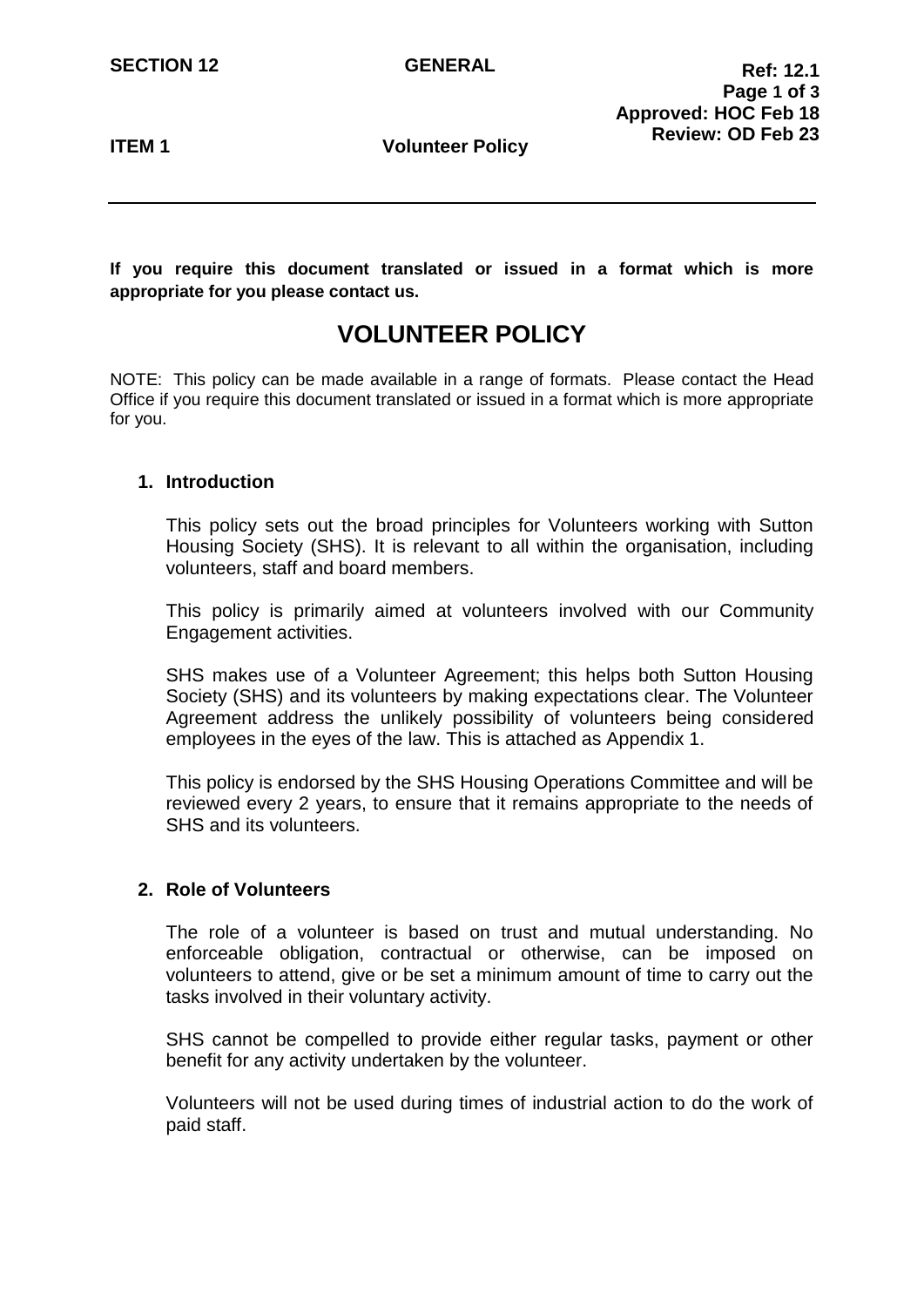**ITEM 1** Volunteer Policy

# **3. Recruitment of volunteers**

SHS will promote volunteering opportunities at SHS schemes, in newsletters and on our website. It will be necessary for any interested person to complete a basic application form. They will also be sent any other background information about the Society.

All volunteers will be asked to produce two references and will be invited to attend an informal interview.

If the volunteer is to be involved with vulnerable groups (children and/or adults) they must undergo an enhanced Disclosure and Barring Services (DBS) check.

CV's may also be attached with the volunteer application form. This information will be to support potential volunteering tasks and will not result in paid employment.

The acceptance of volunteer assistance for a particular role is made on merit, with the sole selection criterion being the individual's suitability to carry out agreed tasks.

If volunteers are considered unsuitable for a particular role, SHS will either offer an alternative voluntary opportunity or refer the individual to a Volunteer Centre.

## **4. Support and Coordination**

A named SHS staff member with have overall responsibility for the development of voluntary activities within the organisation; this is the Community Engagement Officer.

Although volunteers offer time freely and willingly without binding obligation, there is a presumption of mutual support and reliability. Reciprocal expectations are acknowledged – both of what the organisation expects of volunteers and what volunteers expect of the organisation. (This is covered in the Volunteer Agreement).

New volunteers will have an action plan agreed with the relevant member of staff.